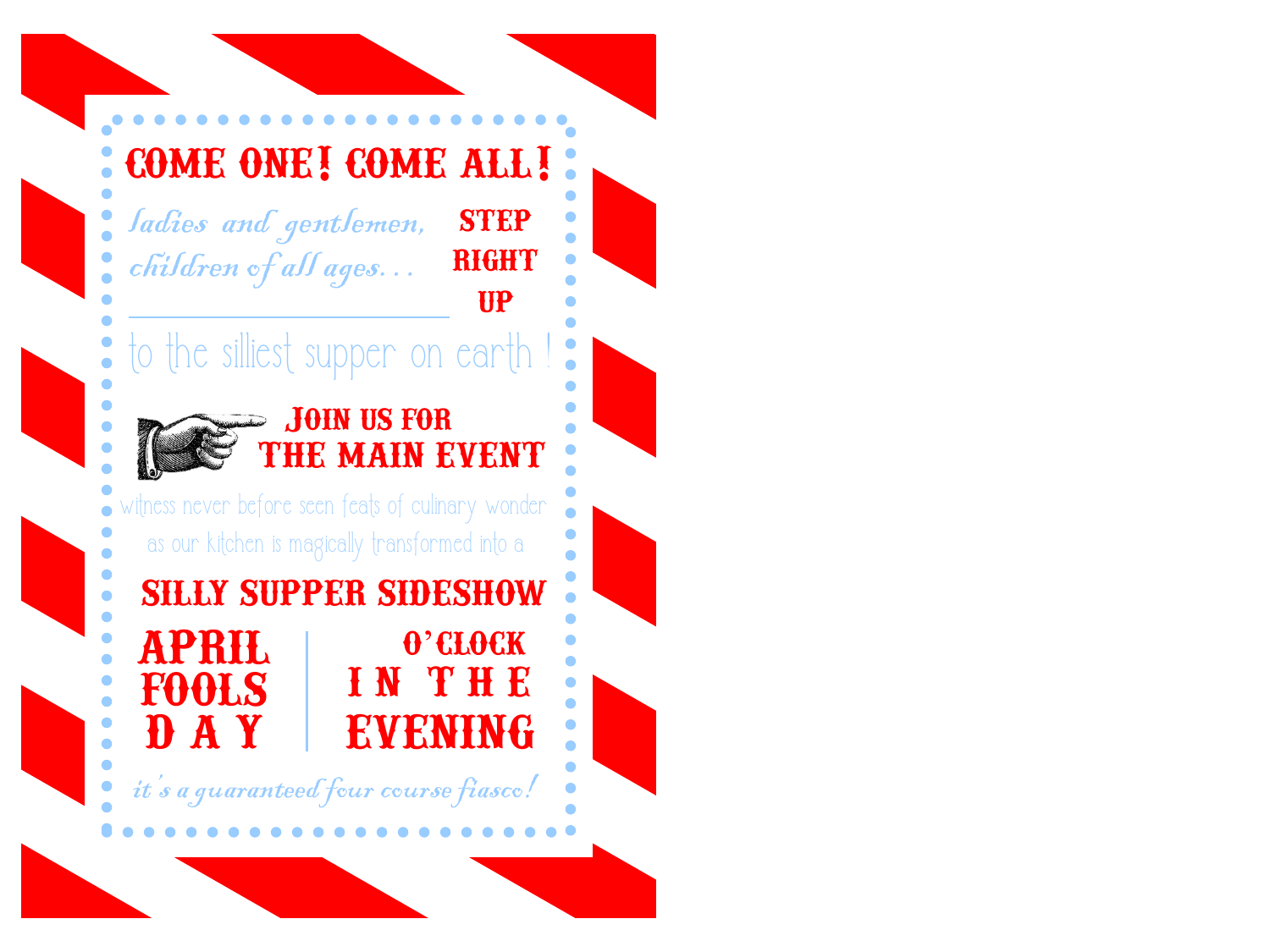# come one! come all!

ladies and gentlemen, children of all ages... **STEP RIGHT** 

## to the silliest supper on earth



#### Join us for the main event

up

witness never before seen feats of culinary wonder as our kitchen is magically transformed into a

april fools **DAY** silly supper sideshow i n t h e evening

it's a guaranteed four course fiasco!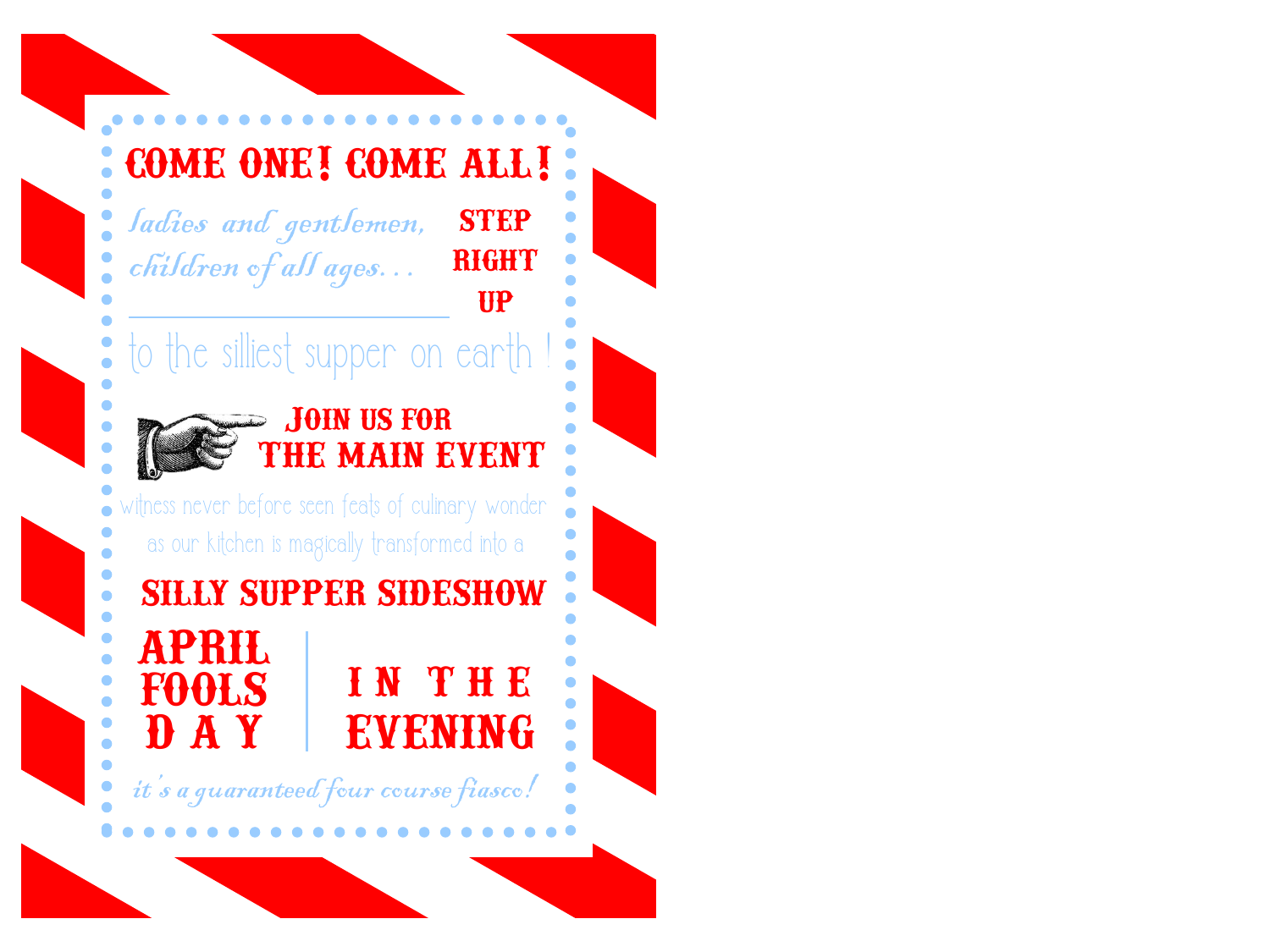| <b>SILLY SUPPER SIDESHOW</b><br>a guaranteed four course fiasco!<br>ORDER BY NUMBER<br>om an array of spectacular slop |                    |          |                  |
|------------------------------------------------------------------------------------------------------------------------|--------------------|----------|------------------|
|                                                                                                                        |                    |          |                  |
| 2.                                                                                                                     | Andic nock         | 12.      | Skinny dip       |
| 3.                                                                                                                     | Pre-pickle         | 13.      | Slop saw         |
| $\ddagger$ .                                                                                                           | Churned compliment |          | 11. Three states |
| 5.                                                                                                                     | Sustenance carrier | 15.      | Seed stud        |
| 6.                                                                                                                     | Debris duster      |          | 16. Idaho icon   |
| 7.                                                                                                                     | Beaten dairy       | $\eta$ . | Confusing fruit  |
| 8 <sub>1</sub>                                                                                                         | Sandwich staple    | 18.      | Canoodle         |
| 9.                                                                                                                     | Shrimpy sweet      | 19.      | South's sweetie  |
|                                                                                                                        | Over-acter         | 20.      | Tiny tree        |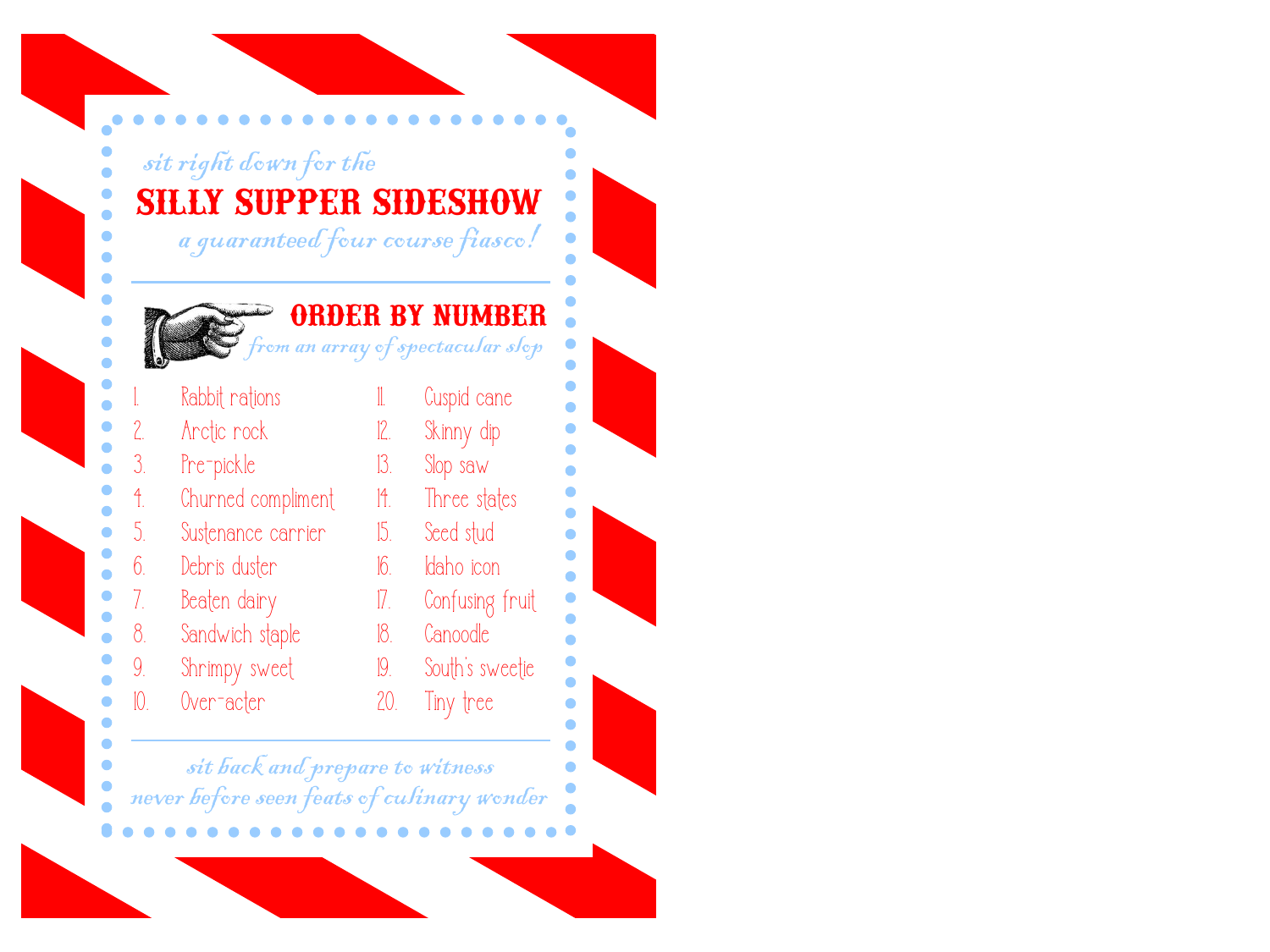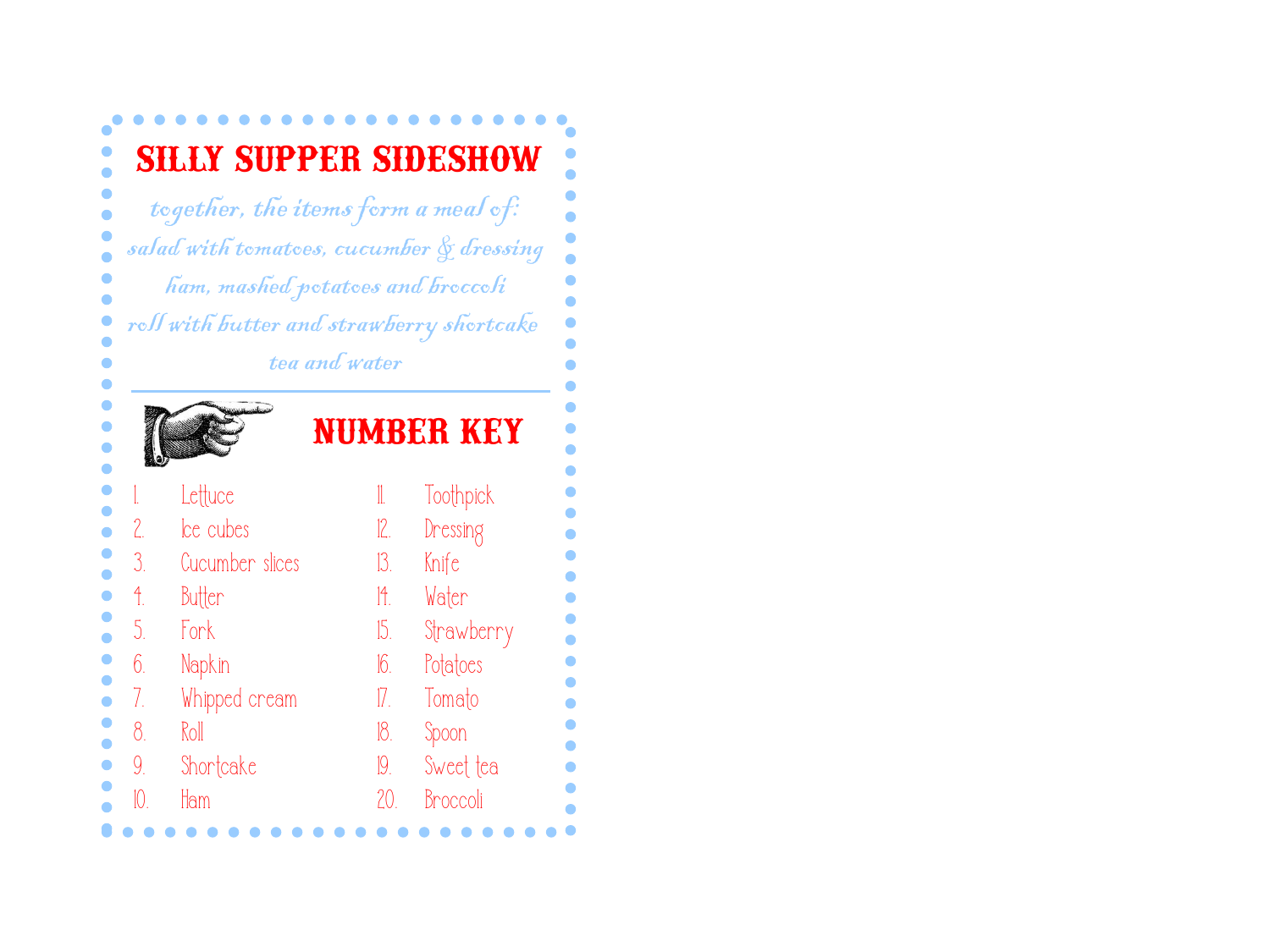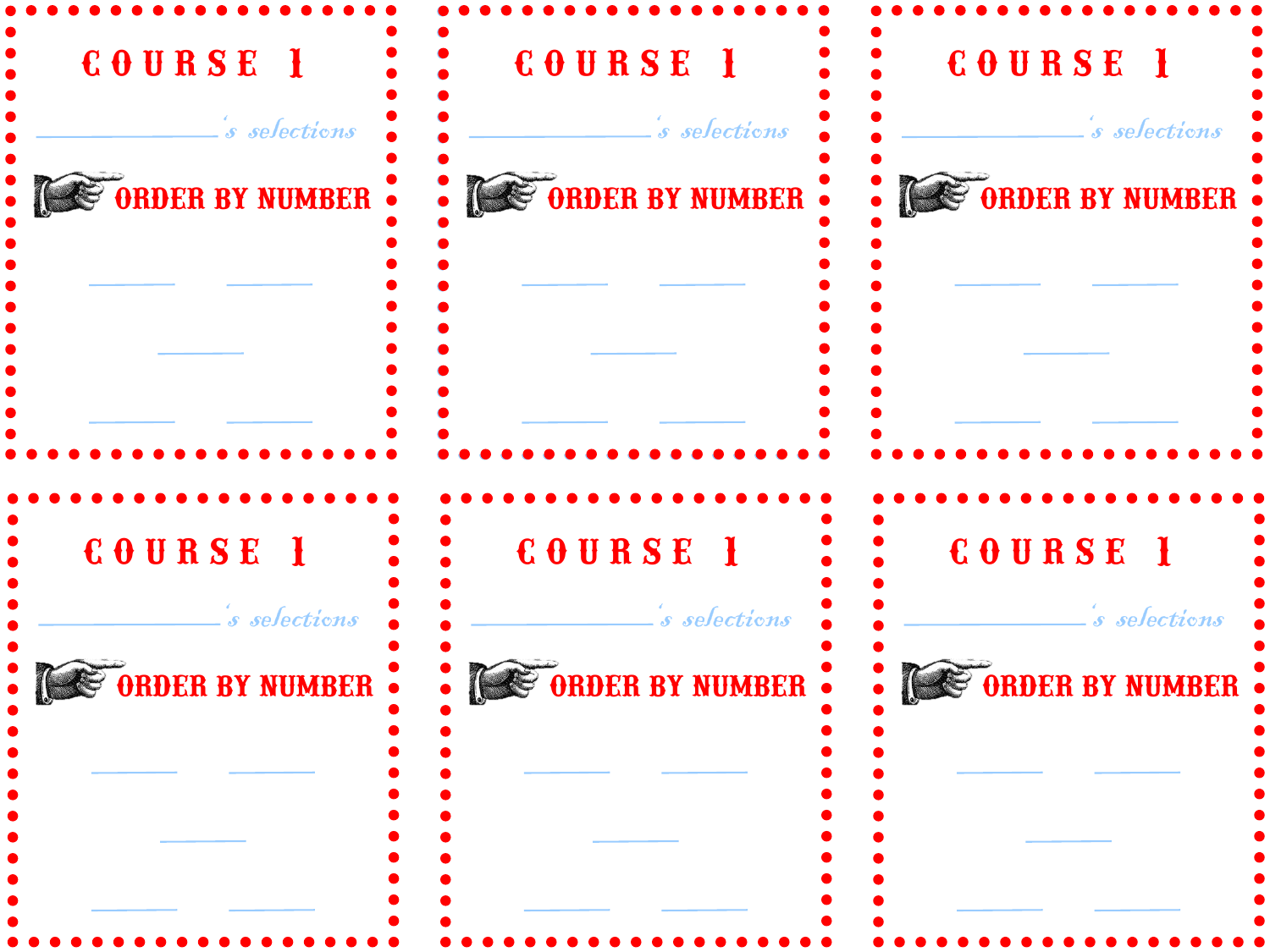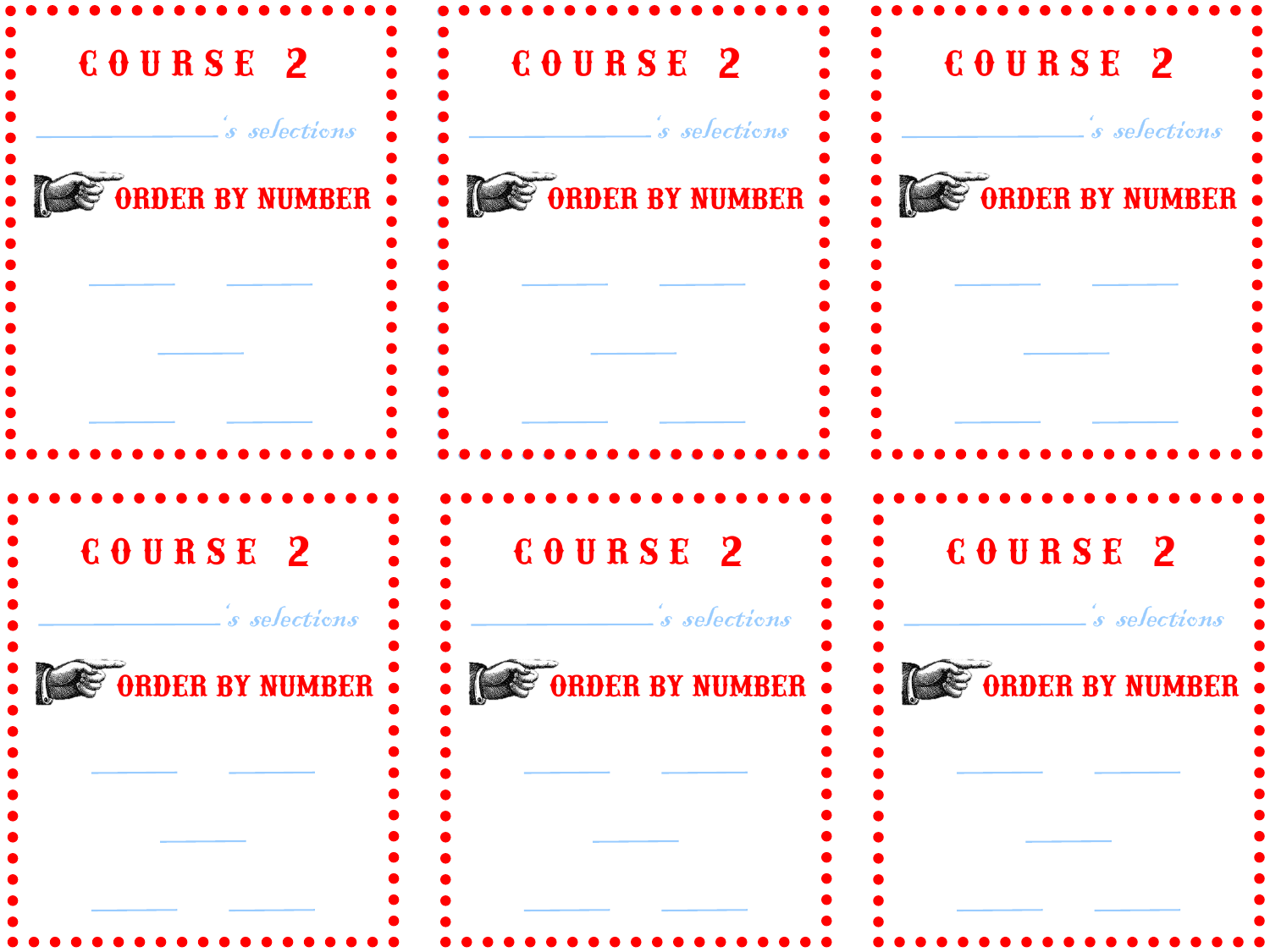